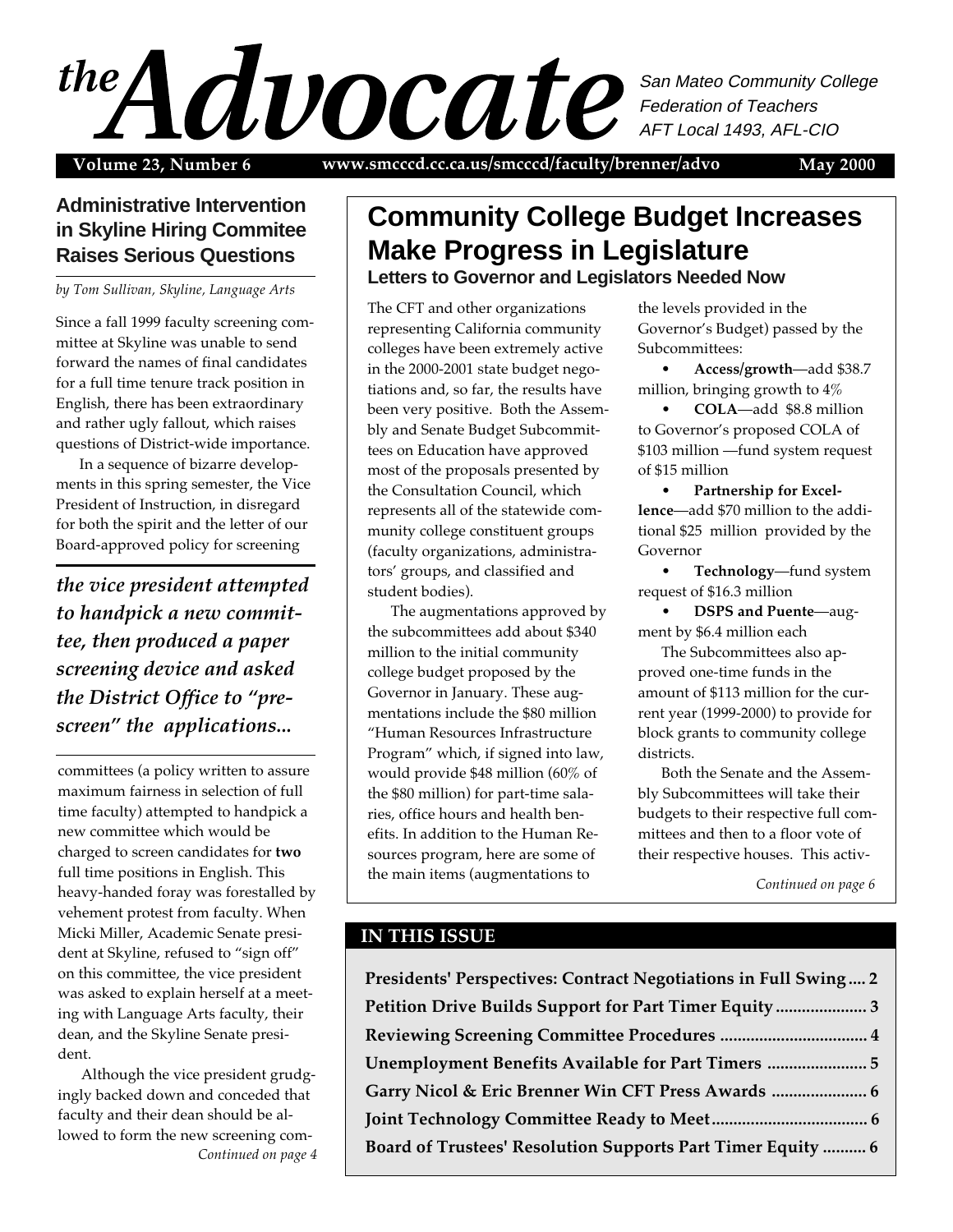

**San Mateo Community College Federation of Teachers AFT Local 1493, AFL-CIO**

1700 W. Hillsdale Blvd. San Mateo, CA 94402 (650) 574-6491

**Editor:** Eric Brenner, Skyline, x 4177

**Editorial Board** Eric Brenner, Skyline, x 4177 Dan Kaplan, x 6491

**Co-Presidents** Katharine Harer, Skyline, x 4412 Joaquin Rivera, Skyline, x 4159

**Vice President** Bess Chandler, Skyline, x 4286

**Secretary** George Goth, Skyline, x 4390

**Treasurer** Allen Wolfe, CSM, x 6491

**Chapter Chairs** Bess Chandler, Skyline, x 4286 Sondra Saterfield, Cañada, x 3288 John Searle, CSM, x6607

#### **Executive Committee Reps.**

Rick Hough, Skyline, x 4193 Mo Macdonald, Skyline, x 4128 Anne Nicholls, Cañada, x 3293 Karen Olesen, Cañada, x 3415 Shaye Zahedi, CSM, x 6240

#### **Part-timers Reps.**

Kathleen Feinblum, Sky, 6889 x 9367 Carol Hansen, CSM, x 6677 x 9267 Ann Longknife, CSM, x 6677 x 9273 Patricia Palmer, Sky, x 6889 x 9418

**Chief Grievance Officer** John Kirk, CSM, x 6386

**Part Time Faculty Coordinator** Kathleen Feinblum, Sky, 6889 x 9367

**Executive Secretary** Dan Kaplan, x 6491

#### **THE PRESIDENTS' PERSPECTIVES**

# **Negotiations: Dealing with Cost of Living, Productivity, Sabbaticals & Technology**

*PHOTOS BY JEANNE ANGIER*

PHOTOS BY JEANNE ANGIER

*by Katharine Harer and Joaquin Rivera, AFT 1493 Co-Presidents*



We are in the thick of negotiations these days, and our message to the District is loud and clear: faculty need raises commensurate with the spiraling cost of living in this area. We've all read the articles in the newspapers the Bay Area is now the most expensive place to live in the nation. Many of us are experiencing the squeeze, trying to find affordable housing, paying huge chunks out of our paychecks just to survive in our high-priced counties. Many of us, too, are commuting from across the bay or further because of the housing crunch. The District claims they understand and want to rectify the situation. They are all too aware that we are losing prospective candidates for jobs to districts where the salaries are more in line with the cost of living; they also know that some of us are leaving the District, even forfeiting tenure, to find new positions elsewhere. These realities are very much a part of our discussions, and we will continue to make the issue of faculty salaries a priority.

#### **Decreasing Productivity?**

The problem of "decreasing productivity" at the colleges is also at the forefront of our discussions this time around. We are working hard to make sure that productivity is defined in fair and reasonable terms for faculty and students, and we have been assured that no new measures will be put into place

without intensive discussion and planning at the departmental level. We are trying to work cooperatively with the District to conceptualize ways of increasing enrollment and faculty-student ratios without endangering the learning process or faculty working conditions. We'll keep you posted on this ticklish subject.

At this point, the District is offering us 2.84% (the state COLA) and some improvement in benefits, specifically a vision care program and an improved life insurance program with added "quality of life" benefits, such as mental health, vocational and other types of counseling. We are also exploring some new approaches to retirement compensation. Reinstituting the sabbatical leave program, which was traded away over twenty years ago during the CTA's reign, may be possible, but there's a hitch. The District's position thus far is that a sabbatical leave program would have to come out of the 2.84% as there are no other possible sources of funding. We're not amenable to that choice, as you can imagine.

#### **Distance Education**

One of the important items on the table this round is Distance Education contract language. Dan Kaplan and Katharine Harer attended an AFT Higher Education conference on distance education last month in Washington D.C. Our colleagues around the country are in varying stages of the struggle to protect the rights of faculty around issues such as compensation for the design of new online courses and for added prep and teaching time associated with these courses, intellectual property rights, etc. We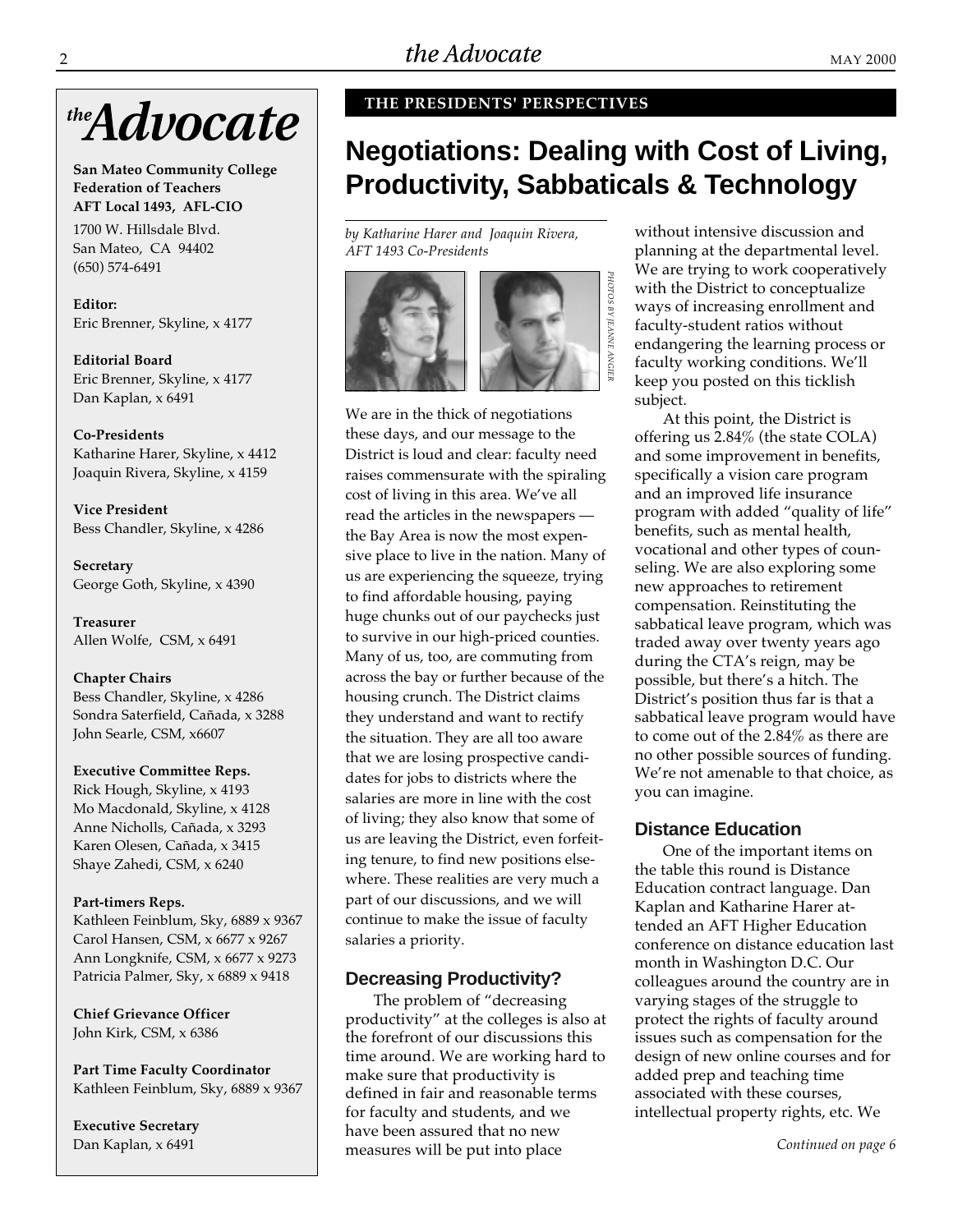#### **THE PART-TIMER VOICE**

# **Petition Drive Builds Support for Part-Timer Equity**

*by Kathleen de Azevedo Feinblum, AFT 1493 Part Time Faculty Coordinator (650) 358 6889 x 9367 azevedo@pacific.cnchost.com*



It is good to end the academic year on an encouraging note. Action 2000's statewide petition drive proved to be the year's galva-

nizer for part-timers. The participation of many full and part-timers made the petition drive of April 3-7 a resounding success. This article is a "thank you" to those who participated.

The petition was to get Governor Gray Davis to put the money necessary to provide health benefits, paid office hours, and equal pay for equal work into his next budget. The battle cry: 60% OF INSTRUCTORS AT COMMU-NITY COLLEGES ARE PART-TIMERS WHO ARE PAID 37% OF WHAT FULL-TIMERS EARN lured people to petition tables and surprised many students who did not know the underpinning of their education was so fragile. The petitions, collected from community colleges campuses throughout the state, will be handed to Governor Davis on Lobby Day May 8. San Mateo Community College District's contribution: 1350 signatures!

### **The Process**

The task at first was daunting, as I didn't know how I was going to organize the three campuses for this effort and keep up with my crazy schedule, but instructors Paddy Moran of CSM and Indrani Chaudhuri of Cañada took the helm at their respective campuses. I took care of Skyline College. Suddenly, it all became do-able.

#### **CSM Report**

Paddy Moran, a professional artist who teaches painting, figure drawing and color at Ohlone College, College of San Mateo and Evergreen Valley College, organized volunteers at CSM. Paddy, along with math instructor Kazumi Tsuchiyose set up volunteers to attend the tables at the student union building from 9-3 on Monday through Thursday. In addition, Paddy coordinated another petition drive at Ohlone College. For Ohlone, she called on parttime faculty, friends and even family members to help. The effort paid off: Ohlone gathered 822 signatures. She felt (and I agree) that the part-time

faculty who participated felt a sense of empowerment, and that they were actually doing something to improve their quality of life.

# **Cañada Report**

Indrani Chaudhuri, math instructor, was the contact at Cañada. Because of Indrani's heavy workload and the difficulties of getting volunteers at our smallest campus, Cañada was a

tougher nut to crack. Indrani, working pretty much by herself, circulated petitions in the cafeteria on Tuesday evening and Wednesday afternoon. She also gathered signatures in the business, humanities, math and science and counseling offices and in the Learning Center. The general feeling about her efforts was: "Go for it! Its high time!"

#### **Skyline Report**

At Skyline, the tables were set up from 8-2 on Monday through Wednesday. Thanks to the English department list-serve, I got 12 volunteers, 4 of

whom were full timers. Karen Wong graciously let me deliver my message via the phone tree and I got even more responses. In addition, instructors volunteered to take petitions into their classes. Other petitions circulated in the Learning Center and in the night faculty office. Posted flyers advertising the petition drive (many of which mysteriously disappeared) did attract some signers to the petition tables on the foggy mornings, but a lot of the impetus was due to wonderful faculty support.

### **Lobbying**

Copies of the petitions not only went to the governor, but went to our Congresspeople as well. Meanwhile, Paddy Moran and I took a copy of the petitions to Senator Jackie Speier's office. We spoke to the district director Kevin Mullin who did a small double take when he saw the pile of signatures. He gave us Senator Speier's support. The next week, I visited Assemblyman Louis Papan's district director Jeremy Dennis. Not only did I receive Mr. Dennis' support, but I also was sent a letter that Papan had passed on the petitions to Governor Davis with a letter of endorsement. I also presented

another set of the petitions to the San Mateo County Community College Board of Trustees at their April 12 meeting. At this meeting, the Board passed its own resolution in support of the campaign for equal pay for equal work for part-time faculty. (See this resolution on page 6 of this issue.) Meanwhile, intrepid Paddy Moran lobbied Assemblyman John Dutra who assured her he would "heartily support" the \$80 million proposal to create a "Human Resources Infrastructure Program".



*ART BY ALONSO SMITH*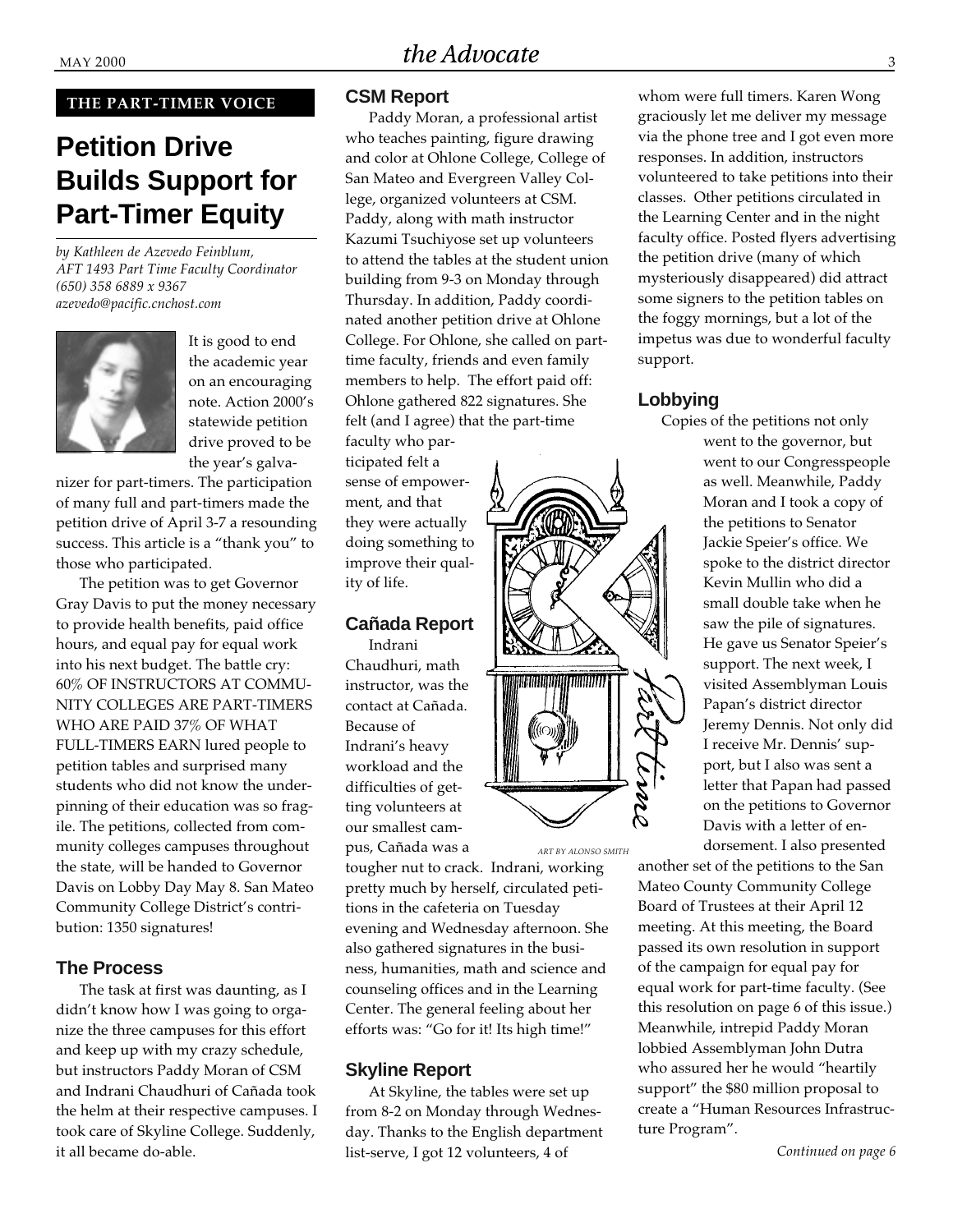### **Administrative Intervention in Hiring Commitee**

#### *Continued from page 1*

mittee, she revealed that she had uncovered "substantial irregularities" in the fall committees' paperwork. Furthermore, in a blanket accusation, she charged Skyline English faculty of a lack of commitment to diversity. (She made a further charge at a District FASDAC —Faculty and Staff Diversity Action Committee—meeting that Language Arts faculty and their dean were, in fact, screening out diversity.) The vice president has been unable to provide serious evidence of her charges.

#### **"Fast Track" or a Fast One?**

When a new a committee was formed (I was a member) through a collaboration of faculty and Dean, it met with the vice president in order to be formally charged and reminded of its responsibilities. But the vice president had a surprise. Because, as she explained, the committee was late in its formation (see above), she recommended it use a new District policy called "fast track." She produced a new "paper" screening device and recommended we consider using it. She aided the faculty members of the committee, none of whom were familiar with this policy, by explaining that, while they were "amateurs" in the screening of applications, they could avail themselves of "professional" assistance from the District office of Personnel Services. As a matter of fact, the vice president had **already** asked the District Office to "pre-screen" the collection of application materials because the committee was behind schedule and the committee had asked for their "professional" assistance." (This was not the case.) The committee raised questions. Was "fast track" a Board-approved policy? Was it in written form? Had it ever been used in a faculty hire?

Neither the vice president nor the Director of Personnel could provide timely answers. The committee balked. It sought the advice of the Academic Senate in its role as "guardian" of the

faculty screening process. Time passed. The "pre-screened" applications, however, arrived instantly, each with the new paper screening device— in packets labeled "Yes, No, and Maybe." The "pre-screener" had embellished the "yes" applications with comments and marginalia regarding "diversity." The committee balked. The dean was summoned to the President's office. The Dean carried the committee's concerns with her. The President declined to address these concerns. The President terminated the faculty screening committee on the grounds that it failed to act in a reasonable time frame and breached confidentiality. This is a false charge since the faculty committee divulged no confidential information, but simply brought the issue of the secret fast track procedure into the open.

The faculty members of the committee, in a letter to the President of Skyline College dated April 6, reiterated their concerns. As I write this (May 2, 2000) there has been no response. ■

# **A Review of Basic Procedures for Hiring Full-Time Faculty**

#### *by John Kirk, CSM, AFT 1493 Chief Grievance Officer*

Editor's Note: *AFT 1493 has received numerous questions recently from faculty serving on screening committees regarding the appropriate procedures to be followed by these committees. The following article by John Kirk summarizes some of the key screening committee procedures. The page 1 story about recent administrative manipulations of Skyline's Language Arts screening committee emphasizes the need for faculty to be well informed on these procedures before serving on any screening commitee.*

A joint committee of the AFT, the Academic Senate and the District collaboratively created and wrote the Selection Procedures for Faculty Members, which was officially adopted by

the Board of Trustees on May 8, 1991. The new hiring policy was mandated by state law – AB1725, which was a major reform of the community college system in that responsibility was shifted from administration to faculty for hiring, credentialing and evaluation of new faculty.

During the first nine years of the hiring policy, a number of deviations have evolved as the three campuses have interpreted the policy in their own way. Some of the differences are beneficial and strengthen the policy while other differences are serious deviations from the intent of the policy. It is important for the faculty to know what is contained in the policy in order to understand the responsibilities of the faculty and to protect faculty rights.

The following is a summary of some of the key sections of the Selection Procedures for Faculty Members.

Under **General Considerations**, the policy states:

• Emphasis is placed on the responsibility of the **faculty** to ensure the quality of their faculty peers.

The time between the announcement of each position and the selection of a candidate for hire is long enough to allow for a thorough, complete, and thoughtful search.

Under **Development of Job Announcement**, the policy states:

• The announcement will be prepared by **subject matter faculty** and the appropriate Dean.

Under **Selection of Screening Committee Members**, the policy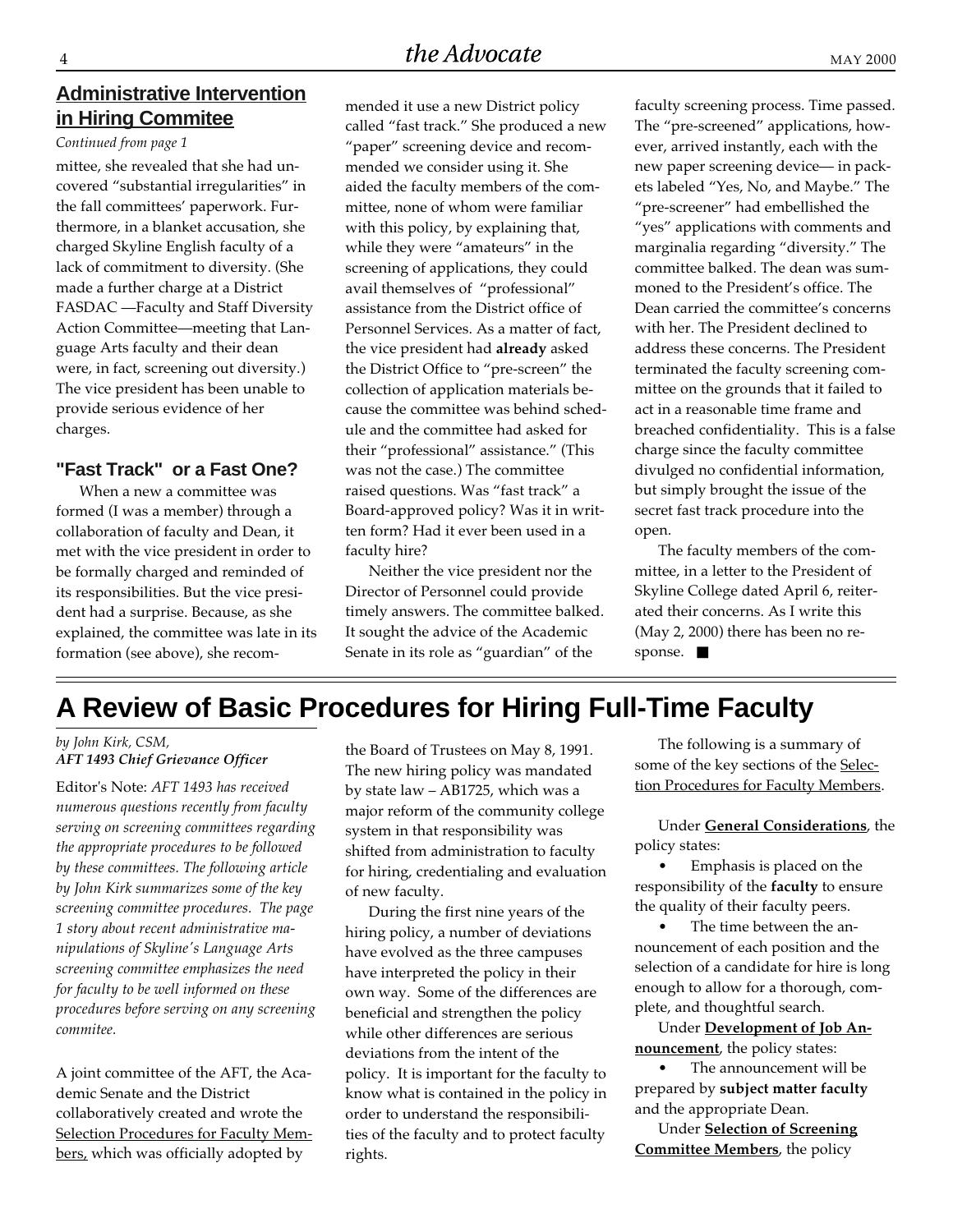# **AFT 1493's Garry Nicol and Eric Brenner Win CFT Press** Awards for *Advocate* Article on TSAs & Special Web Site **Part Timers Eligible for**

The Advocate and AFT Local 1493 recently won two awards from the California Federation of Teachers (CFT) in the annual Communications Awards competition. The awards were presented at the April 8 meeting of the CFT's State Council. The CFT Communications Awards evaluate publications produced by CFT local unions from around the state.

#### **"TSAs: The Topic on Which We Dare Not Speak"**

In the category of "Best Feature Story" the September-October 1999 article, "TSAs: The Topic on Which We Dare Not Speak", written by Garry Nicol of Skyline College, won Third Place.

#### states:

The selection of the committee members will be collaborative

• Members will be proposed by **subject matter faculty** and appropriate Dean

• Normally there will be five members on the committee. The committee will always have a majority of faculty.

• Whenever possible, these faculty will be tenured and will be **experts in the discipline** or a related discipline.

Under **Screening of Applications**, the policy states:

• The Office of Human Resources will forward to the screening committee the applications of all applicants who meet the minimum qualifications or who are applying for equivalence.

All members of the screening committee shall review all completed applications and shall select those applicants for an interview who best meet the qualifications listed on the job description.

To determine equivalence, the

**Distance Education Web Site**

Eric Brenner, editor of *The Advocate*, was honored by the CFT in the category of "Special Award" for his work in creating AFT Local 1493's "Distance Education Web Site" which was initially constructed for our Conference on Online Education last fall. As the judges' comments put it: "This special award is for developing and maintaining a Web site for an important professional issue—distance education. It's a wonderful clearinghouse for information on this topic."

The Web site, which Eric is still updating on a regular basis, may be viewed at: **http://www.smcccd.cc.ca.us/ smcccd/faculty/confer.**

committee as a whole will rely upon the advice and leadership of discipline experts.

Under **Final Selection**, the policy states:

• All candidates recommended as finalists, in the opinion of the committee, are well qualified to perform the tasks required by the position.

• Normally the screening committee will recommend to the appropriate Vice President at least three unranked candidates for the position.

If fewer or more than three candidates are deemed acceptable for hire, the committee will submit its reasons in writing.

The person hired will always be from among the finalists recommended by the committee.

These excerpts of the policy were selected to highlight the faculty's role in the hiring process. If you learn of any attempt by an administrator to usurp faculty rights in the hiring of our professional colleagues, be sure to contract the Academic Senate and the union. ■

#### **PART TIMERS ALERT**

# **Unemployment Benefits Over the Summer**

All Part-timers should remember that you are **eligible for unemployment compensation benefits over the summer break**, unless you are working another job over the summer and you are earning more than your unemployment grant would be. As soon as you give your last final exam, you should go to the local Employment Development Dept. (EDD) office and file a claim, or reactivate the one you have from last winter (if you applied between semesters). If it is a new claim, you will have a one-week waiting period before benefits start, so do not delay. You can also claim for the period between regular terms and summer school.

When applying, tell them about all your jobs, since your benefit is based on all your income over the previous year. When they ask if you have a job to go back to after summer break, you should answer: "Not with reasonable assurance. I only have a tentative assignment contingent on enrollment, funding and program needs." This is important. Do not just tell them that you have an assured assignment for fall or you will be disqualified. According to the Cervisi decision of the State Court of Appeals, part-timers, as a class, do not have "reasonable assurance" of a job and hence are eligible for benefits between terms. If questioned further, mention the Cervisi case. Be sure to fill out all job search forms correctly, and appear as directed in person or by phone or mail. You should not have any problems, but if you do and are denied for any reason, call the AFT office as soon as possible and the Union will advise you on how to file an appeal. Don't be reluctant to file. This is your right, not charity. ■